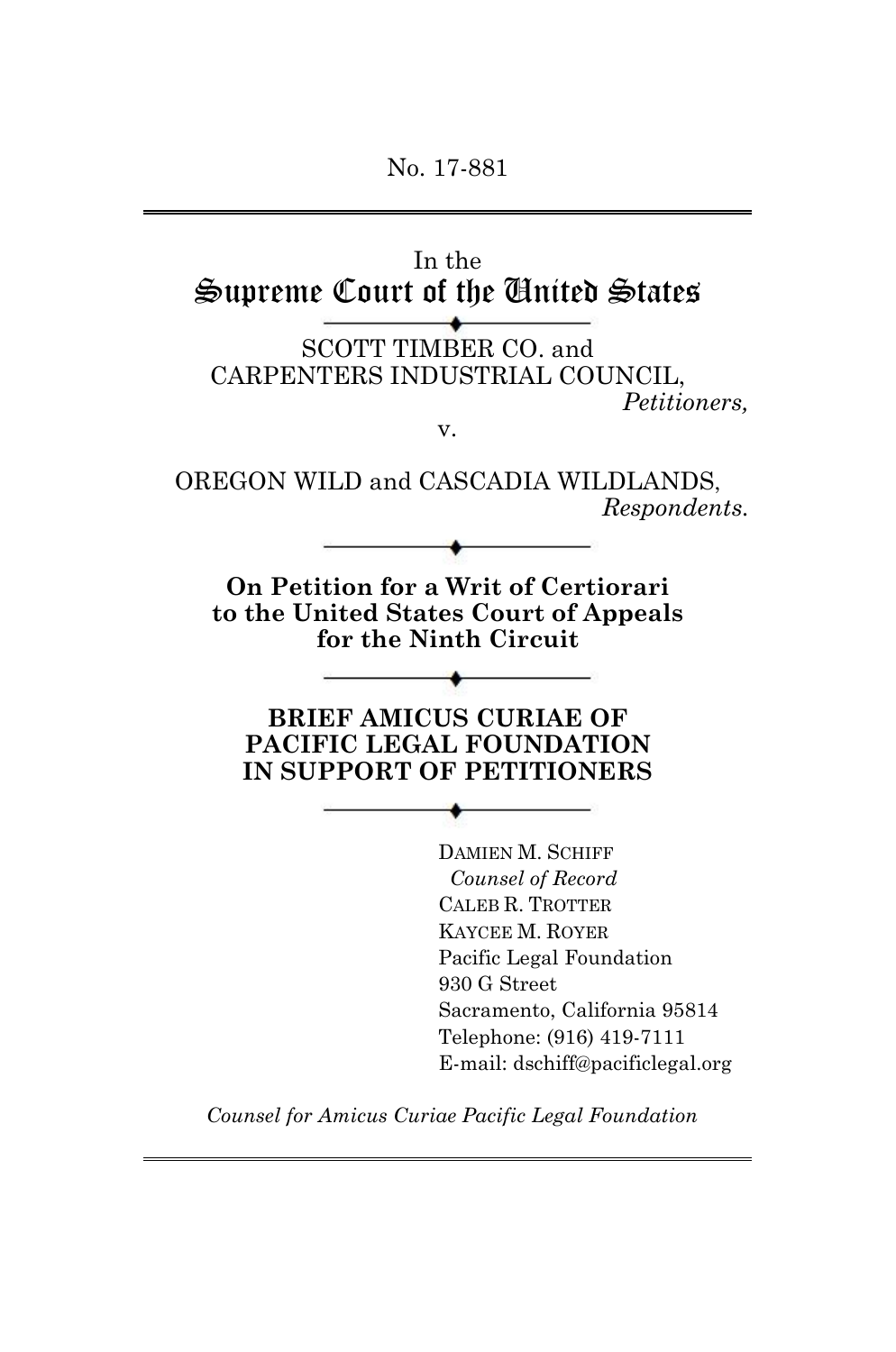#### **QUESTION PRESENTED**

<span id="page-1-0"></span>The United States Court of Appeals for the Ninth Circuit follows a "general rule" that a district court order vacating and remanding an agency action is immediately appealable only by the agency itself. Below, the Ninth Circuit held that this general rule applies even when the agency has elected to take no further action on remand.

The question presented is:

Is such a district court order immediately appealable by a defendant-intervenor when the order has the effect of enjoining an existing contract between the intervenor and the agency?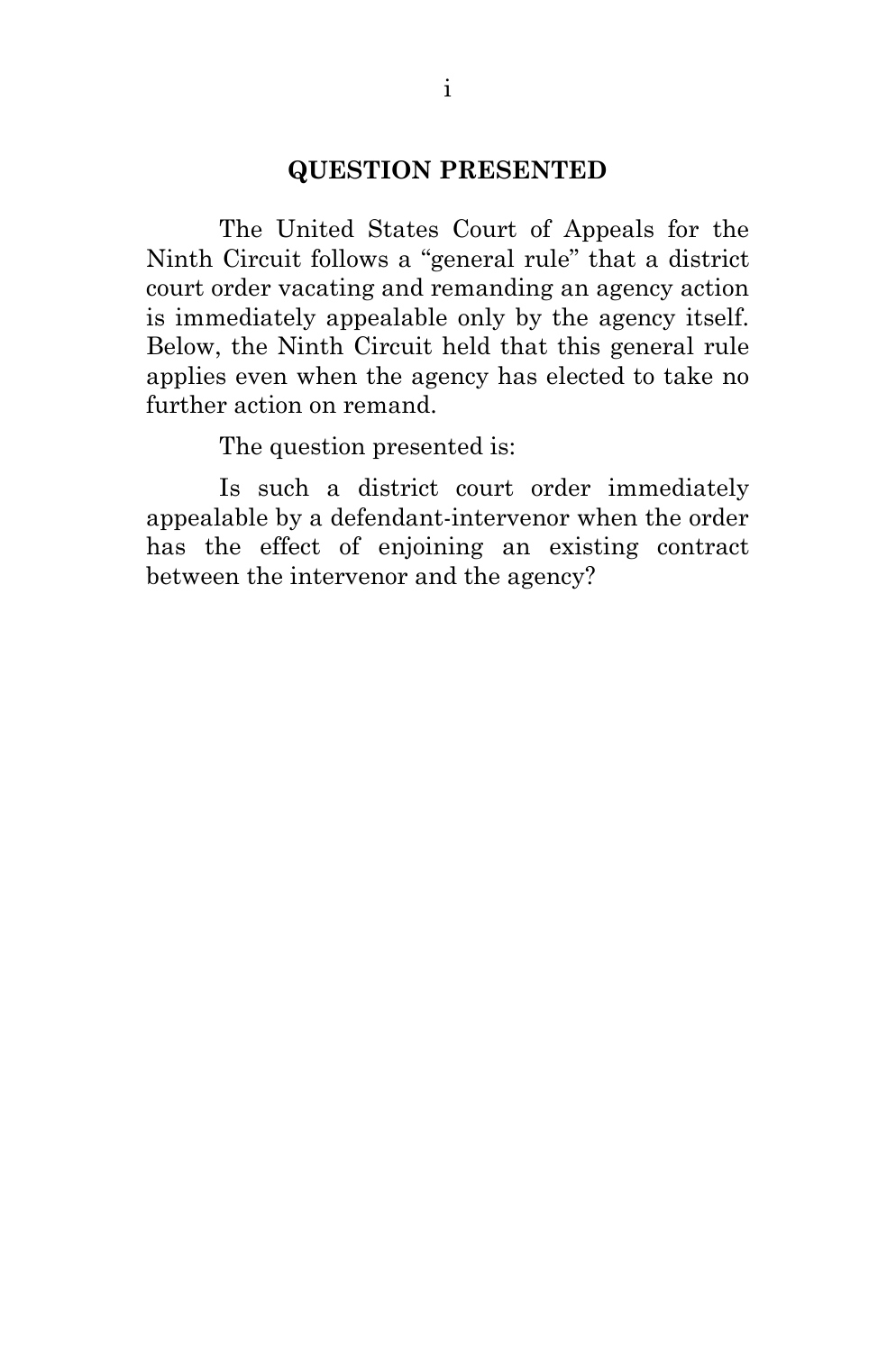# **TABLE OF CONTENTS**

|              | INTRODUCTION AND SUMMARY OF REASONS<br>FOR GRANTING THE PETITION FOR WRIT<br>REASONS FOR GRANTING THE PETITION 4                |
|--------------|---------------------------------------------------------------------------------------------------------------------------------|
| I.           | THE NINTH CIRCUIT'S RESTRICTIVE RULE<br>FOR APPELLATE REVIEW OF REMAND<br>ORDERS WILL ENCOURAGE "SUE-AND-                       |
| $\Pi$ .      | THE NINTH CIRCUIT'S RESTRICTIVE RULE<br>DOES NOT COMPORT WITH THIS COURT'S                                                      |
| $\mathbf{A}$ | Sackett v. Environmental Protection Agency<br>is Sufficiently Analogous to Warrant Review<br>of the District Court's            |
| B.           | U.S. Army Corps of Engineers v. Hawkes<br>Co., Inc. is Also Sufficiently Analogous to<br>Warrant Review of the Remand Order  10 |
|              |                                                                                                                                 |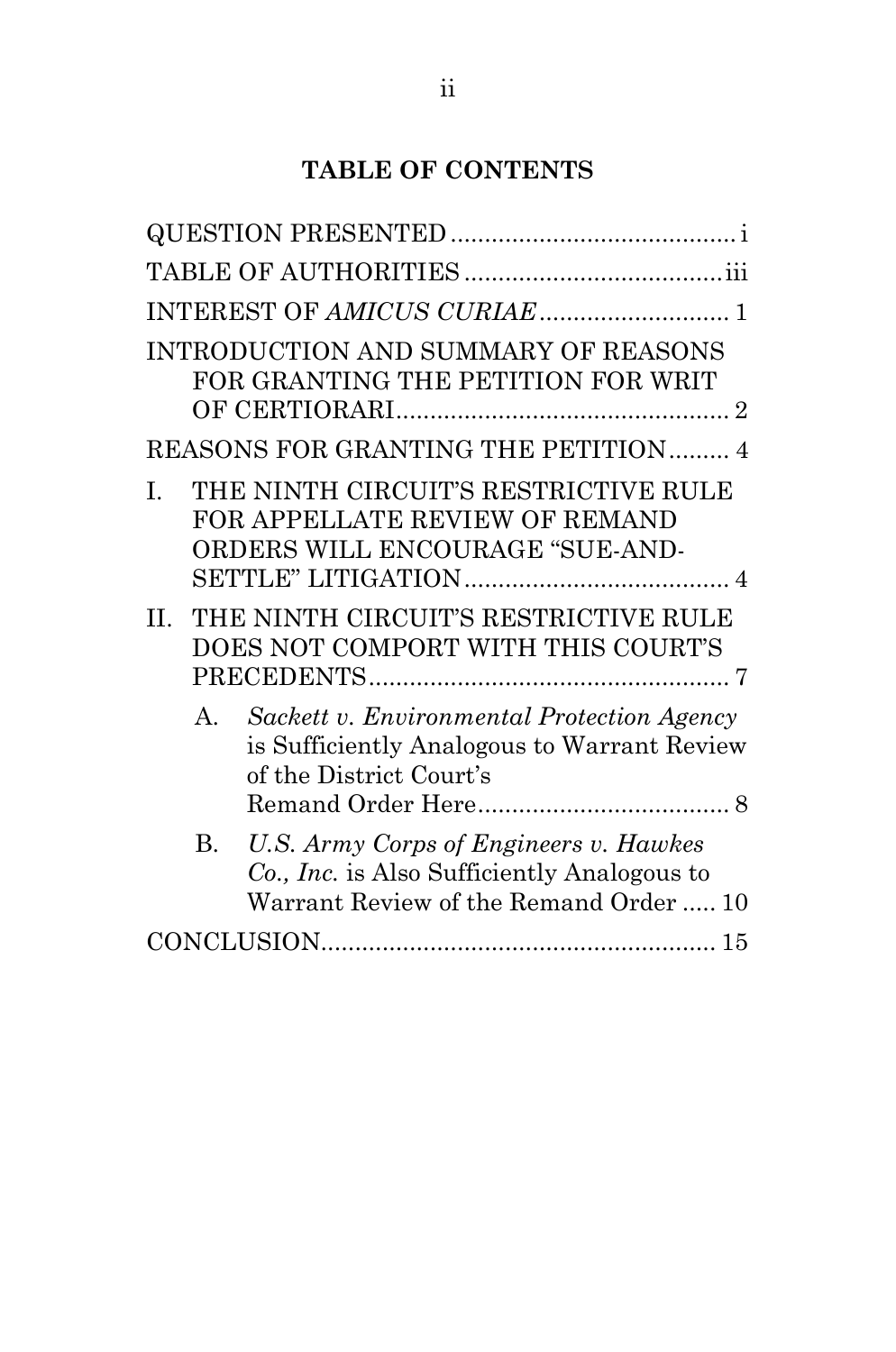# **TABLE OF AUTHORITIES**

# **CASES**

<span id="page-3-0"></span>

| Alsea Valley Alliance v. Dep't of Commerce,    |  |
|------------------------------------------------|--|
| Bennett v. Spear,                              |  |
| Catlin v. United States,                       |  |
| Mathews v. Eldridge,                           |  |
| Paulsen v. Daniels,                            |  |
| Quackenbush v. Allstate Ins. Co.,              |  |
| Riley v. Kennedy,                              |  |
| Riverbend Farms, Inc. v. Madigan,              |  |
| Sackett v. Envtl. Protection Agency,           |  |
| U.S. Army Corps of Eng'rs v. Hawkes Co., Inc., |  |
| Weyerhaeuser Co. v. Costle,                    |  |

# **FEDERAL STATUTES**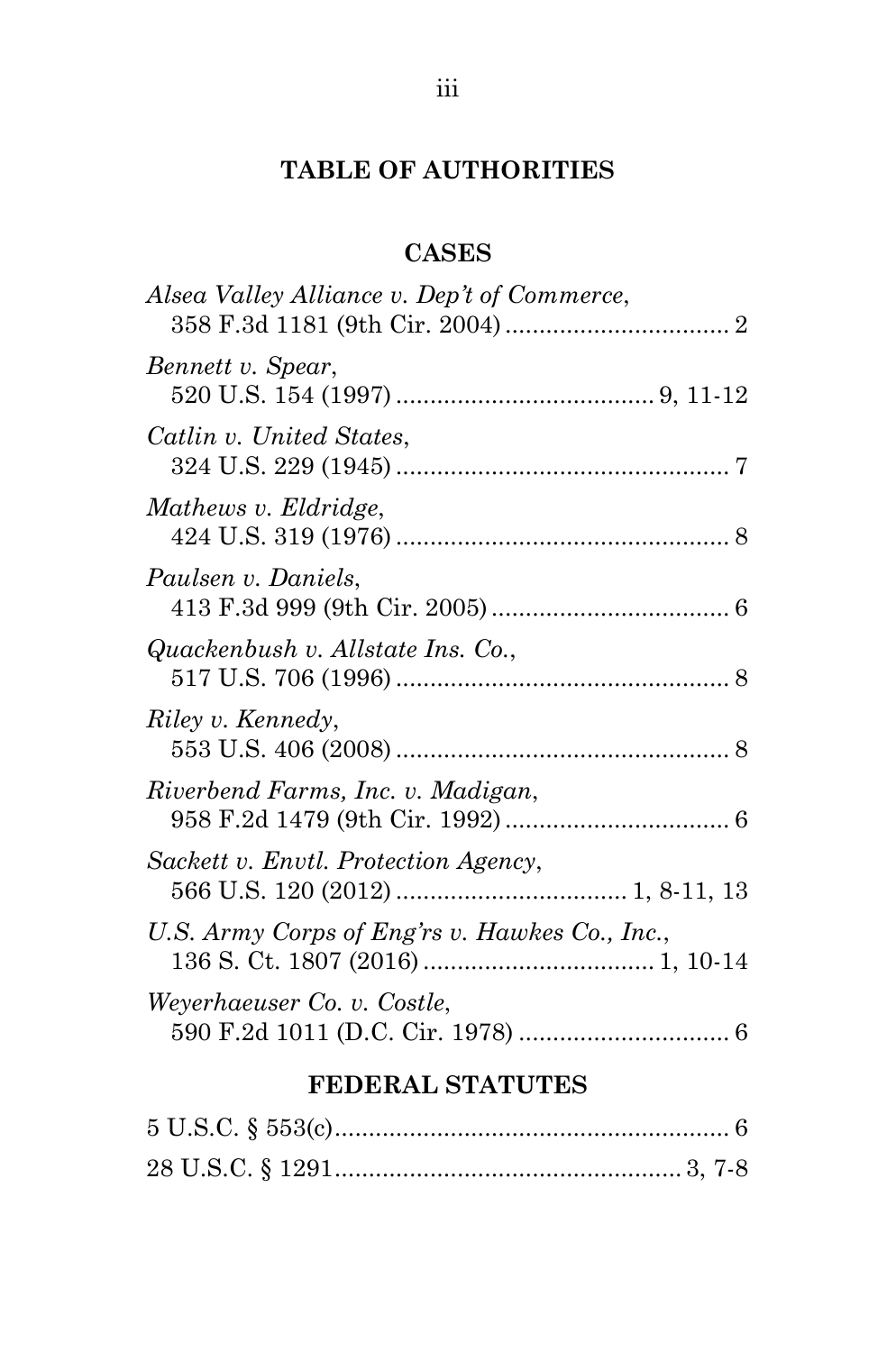# **MISCELLANEOUS**

| Environmental Protection Agency, Directive                                                                 |
|------------------------------------------------------------------------------------------------------------|
| Promoting Transparency and Public Participation                                                            |
| in Consent Decrees and Settlement Agreements                                                               |
| (October 16, 2017), Available at                                                                           |
| https://www.epa.gov/sites/production/files/2017-                                                           |
| 10/documents/signed_consent_decree_and_settlem                                                             |
| Hayes, Kelli, Comments, Sue and Settle: Forcing<br>Government Regulation Through Litigation, 40 U.         |
| Tyson, Ben, Note, An Empirical Analysis of Sue-And-<br>Settle in Environmental Litigation, 100 Va. L. Rev. |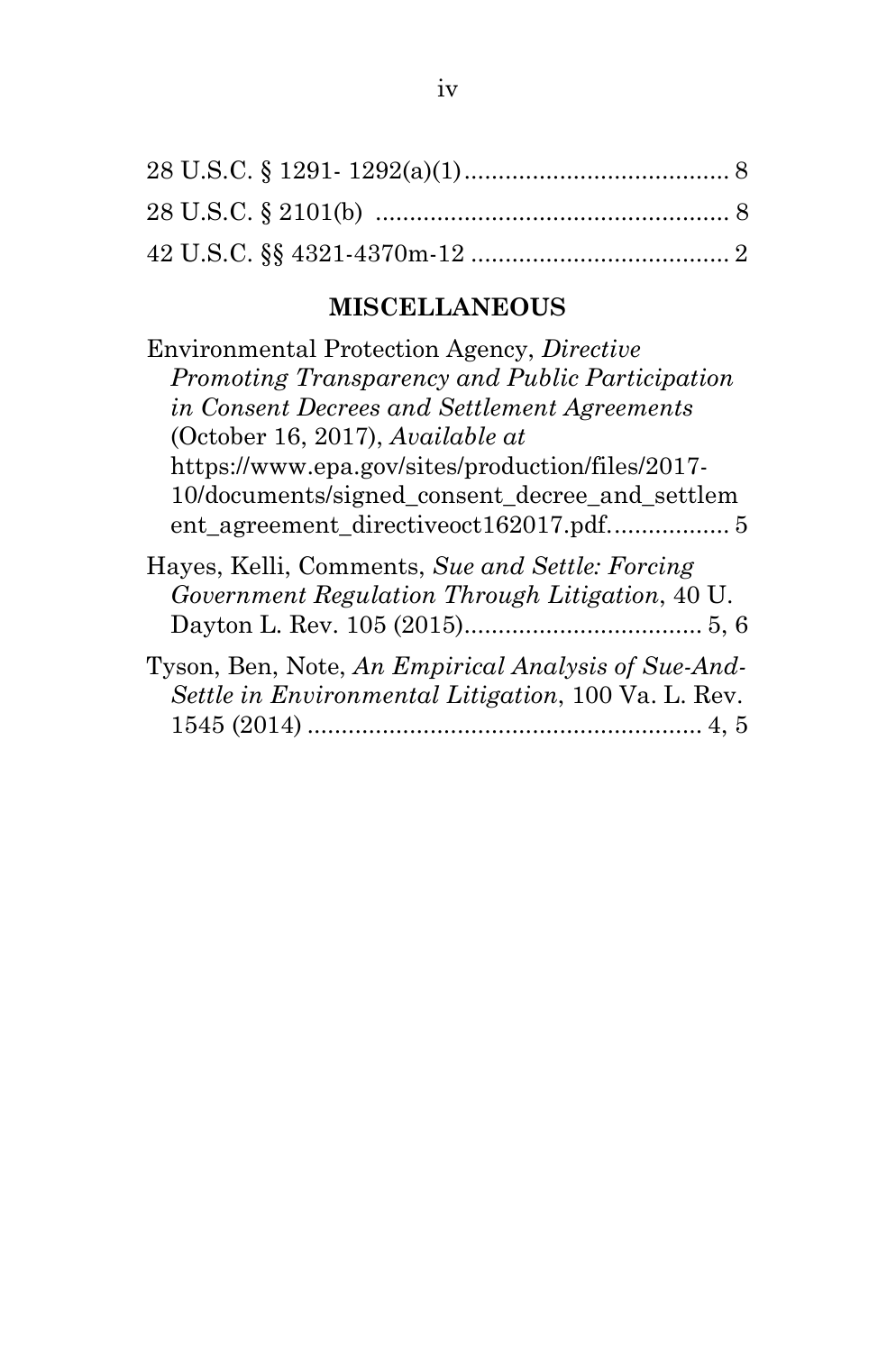#### **INTEREST OF** *AMICUS CURIAE***[1](#page-5-1)**

<span id="page-5-0"></span>Pacific Legal Foundation (PLF) is the nation's oldest public interest legal foundation that seeks to vindicate the right of private property and other liberties, and to ensure that the federal government abides by the Constitution's structural and procedural protections for individual freedom. Consistent with these goals, PLF attorneys served as counsel of record in two of the Court's recent decisions confirming the availability of judicial review of agency decisionmaking that menaces property rights and liberty. *See Sackett v. Envtl. Protection Agency*, 566 U.S. 120 (2012); *U.S. Army Corps of Eng'rs v. Hawkes Co., Inc.*, 136 S. Ct. 1807 (2016). This case is important to PLF because, when agencies decide not to undertake further action in response to a remand order, that order may evade appellate review altogether, thereby exacerbating the odious effects of analogous sue-andsettle litigation. Further, this case is important because the Ninth Circuit's decision limits the availability of appellate review when agencies decide not to appeal district court remand orders, which in turn results in substantial and costly delay.

<span id="page-5-1"></span><sup>&</sup>lt;sup>1</sup> No counsel for any party authored this brief in whole or in part, and no person or entity other than amicus curiae funded its preparation or submission. More than 10 days in advance, all parties received timely notice of Pacific Legal Foundation's intent to file this brief. Counsel for Petitioners filed a letter of consent to the filing of amicus curiae briefs, and it is on file with the Clerk. In correspondence with amicus curiae, counsel for Respondents consented to the filing of this brief.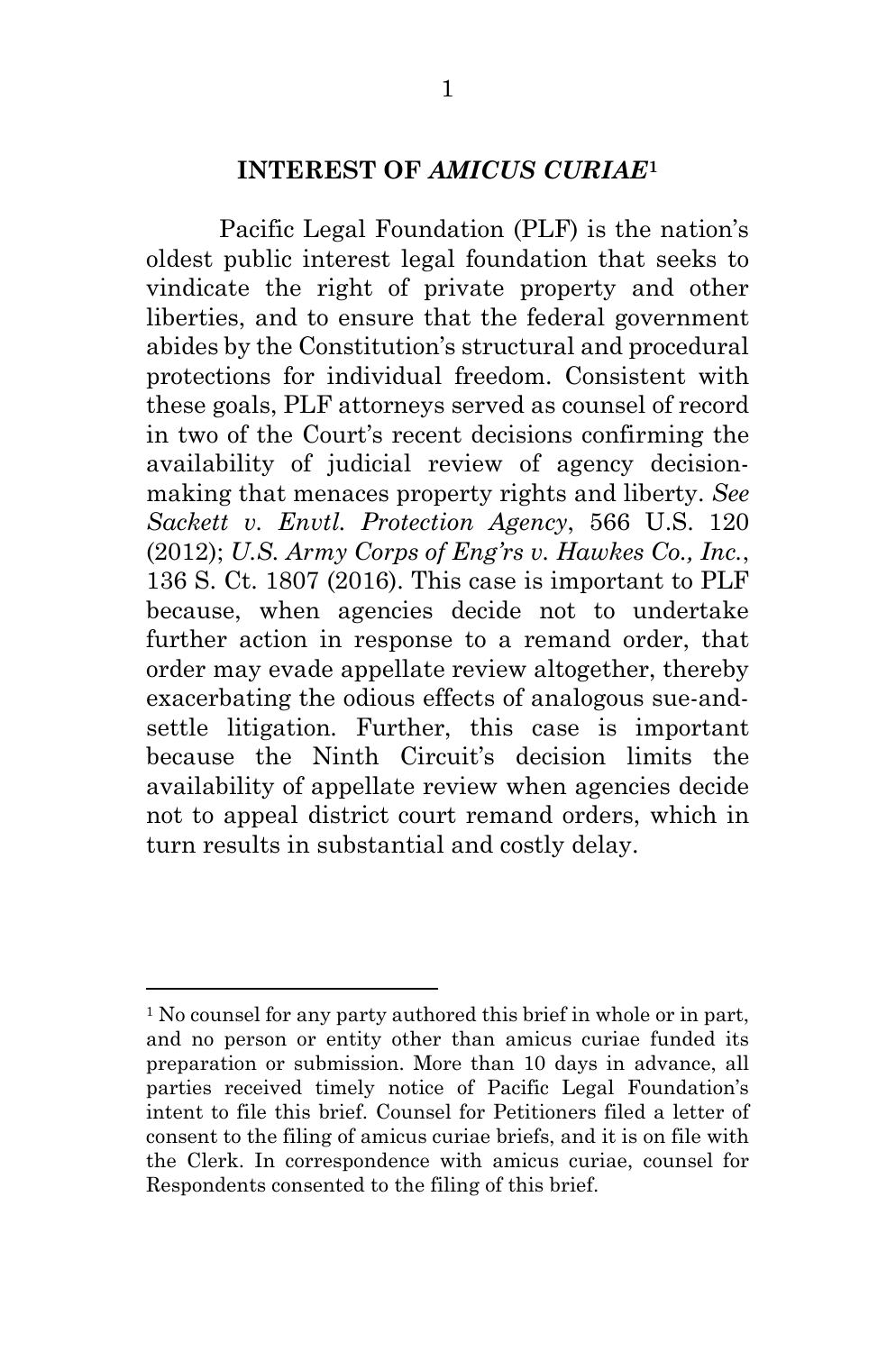#### <span id="page-6-0"></span>**INTRODUCTION AND SUMMARY OF REASONS FOR GRANTING THE PETITION FOR WRIT OF CERTIORARI**

In 2012, Petitioner Scott Timber Co. purchased the White Castle timber contract from the Bureau of Land Management to harvest 187 acres of a western Oregon forest designated for timber harvesting. Pet. Cert. Br. at 4-6. As part of the sale, the Bureau prepared an environmental assessment and a "Finding of No Significant Impact" pursuant to the National Environmental Policy Act (NEPA), 42 U.S.C. §§ 4321-4370m-12. Pet. Cert. Br. at 5. Subsequently, Respondents Oregon Wild and Cascadia Wildlands sued the Bureau, challenging the validity of the sale and arguing that an environmental impact statement was required under NEPA. Pet. Cert. Br. at 7. Petitioners Scott Timber and Carpenters Industrial Council (Union) joined the case as intervenordefendants. *Id*. The district court ruled on summary judgment in favor of Respondents and entered a final judgment to that effect on May 7, 2015. Pet. Cert. Br. at 7-9. Thus, even though a final judgment was entered, the court's order, practically speaking, remanded[2](#page-6-1) the case to the Bureau to prepare an

<span id="page-6-1"></span><sup>2</sup> The district court did not issue a formal "remand order" directing the Bureau to conduct an environmental impact statement, but instead simply ordered that the Bureau's decision approving the White Castle timber sale be set aside and entered final judgment. Pet. Cert. Br. at 8-9. Thus, the Ninth Circuit's application of *Alsea Valley Alliance v. Dep't of Commerce*, 358 F.3d 1181 (9th Cir. 2004), is all the more troubling because there is no actual remand. Nevertheless, because the "set aside" order effectively operates as a remand order, precluding the timber sale unless and until the Bureau produces an environmental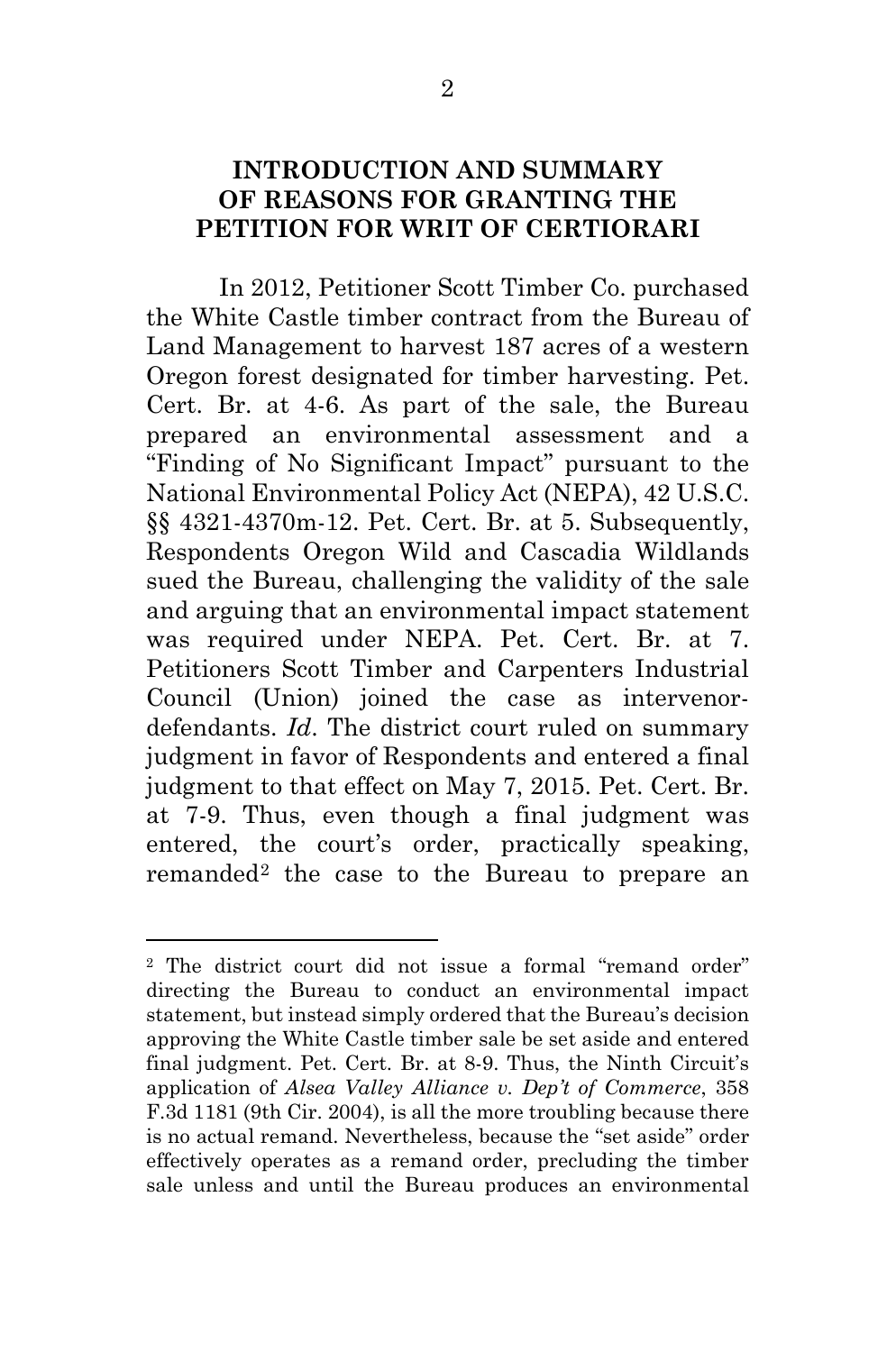environmental impact statement. Pet. Cert. Br. at 7- 9. Scott Timber and the Union appealed that decision to the Ninth Circuit, but the Bureau did not. Pet. Cert. Br. at 9.

Shortly before oral argument, the Ninth Circuit vacated the scheduled argument and dismissed Scott Timber and the Union's appeal for lack of a final judgment under 28 U.S.C. § 1291. The Ninth Circuit cited its "general rule" that intervenor-defendants cannot appeal a remand order because their interests will be sufficiently considered during the remand. Pet. Cert. Br. at 10-11. But after the denial of rehearing, the Bureau notified Scott Timber via letter that, rather than complete an environmental impact statement for the White Castle sale, the agency would cancel and terminate the sale. Pet. Cert. Br. at 11. Therefore, the only avenue left to Scott Timber and the Union for review of the district court's holding that an environmental impact statement is required, and to revive the timber sale, is through Supreme Court reversal of the Ninth Circuit's dismissal of the appeal.

For two reasons, the Court should grant the petition for a writ of certiorari. First, the similarities between the actions of the Bureau in this case and those that typically occur in "sue-and-settle" litigation are stark. Unless the Court resolves the split between the Tenth and Ninth Circuit identified by Petitioners, then the Ninth Circuit's anomalous "general rule" that only defendant agencies—and not intervenordefendants—can appeal adverse district court remand orders will undermine an important safeguard from abuse under the Administrative Procedure Act (APA).

impact statement, this Brief will refer to the district court's decision as a "remand order."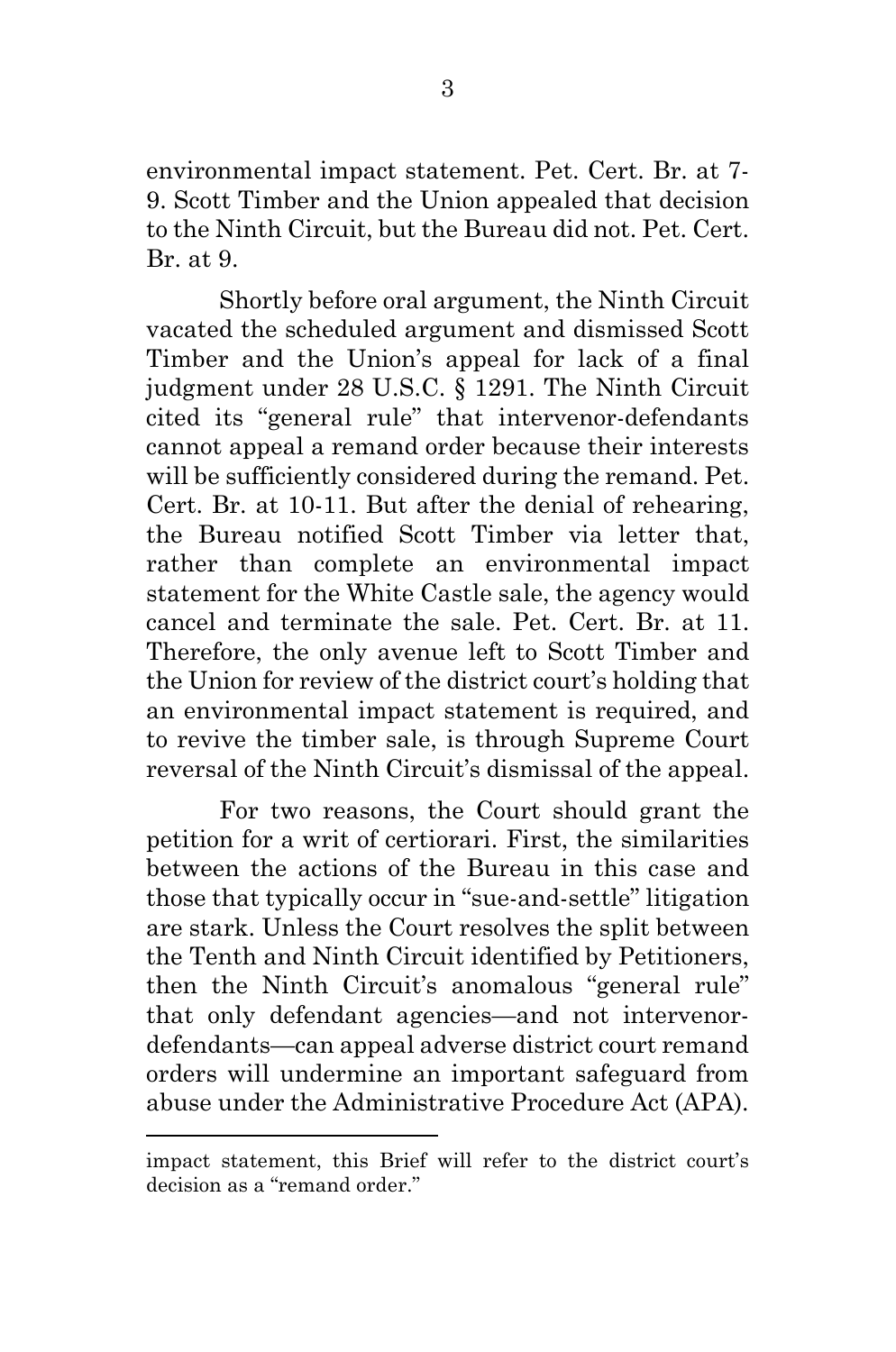Second, the decision below does not comport with the Court's recent decisions granting judicial review of previously unreviewable EPA and U.S. Army Corps of Engineers actions. In *Sackett* and *Hawkes*, the Court held EPA compliance orders and the Corps' approved jurisdictional determinations to be reviewable under the APA. Both cases involved agency action that resulted in costly and timeconsuming consequences for the regulated parties and the agencies: the EPA compliance order frustrated the Sacketts' home-building project, and the jurisdictional determination subverted Hawkes's peat mining plans. In part because of these consequences, the Court held that judicial review was appropriate to review the challenged agency actions. Likewise here, the Bureau's decision not to produce an environmental impact statement frustrates Scott Timber's valuable timber contract, a consequence which supports immediate judicial review, as in *Sackett* and *Hawkes*.

#### <span id="page-8-0"></span>**REASONS FOR GRANTING THE PETITION I**

### **THE NINTH CIRCUIT'S RESTRICTIVE RULE FOR APPELLATE REVIEW OF REMAND ORDERS WILL ENCOURAGE "SUE-AND-SETTLE" LITIGATION**

"Sue-and-settle" is a term used to describe when an advocacy group sues a regulatory agency, and the agency, rather than defending itself at trial, settles with the group. Ben Tyson, Note, *An Empirical Analysis of Sue-and-Settle in Environmental Litigation*, 100 Va. L. Rev. 1545, 1545 (2014). The resulting settlement agreement then binds the agency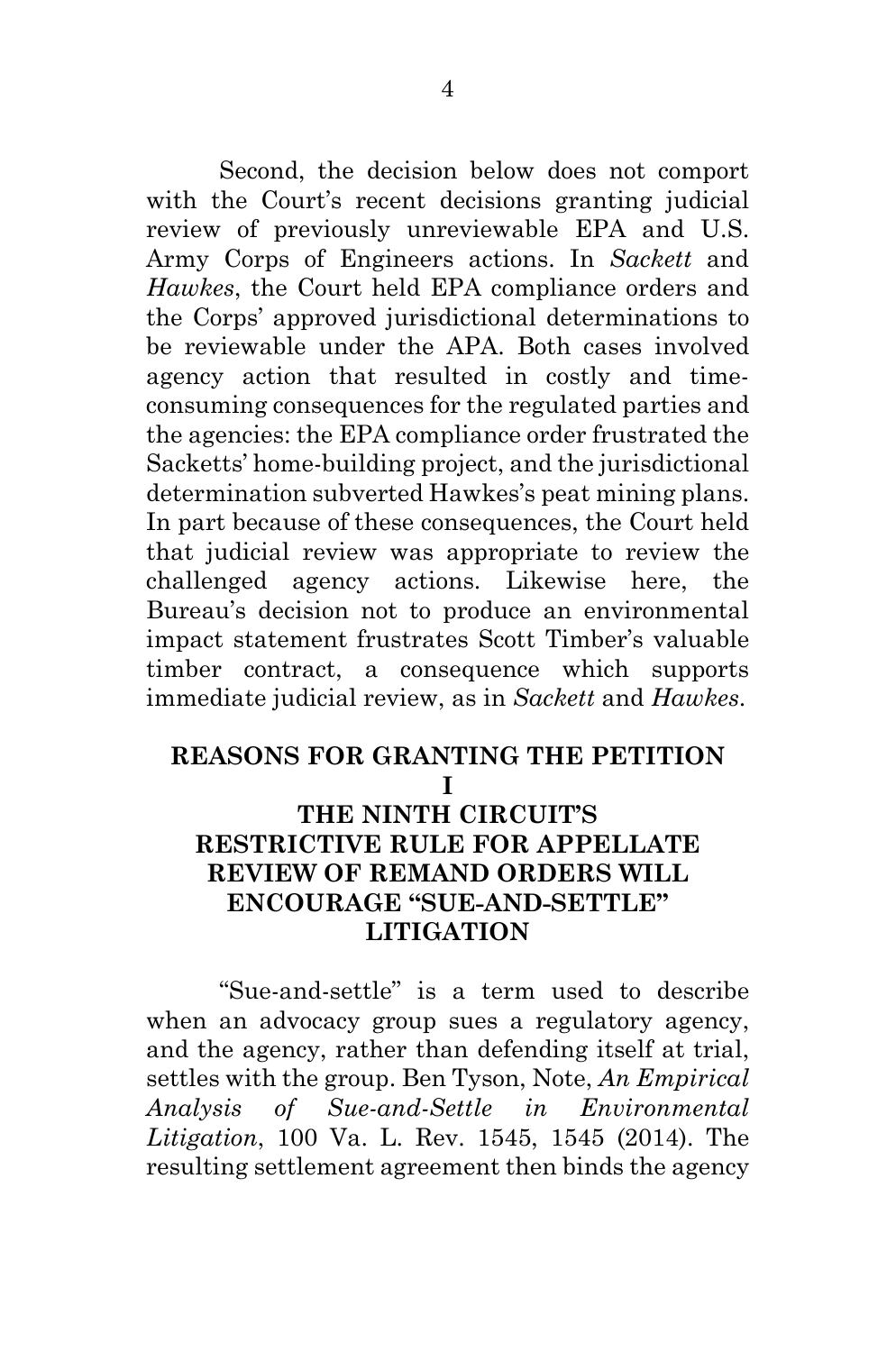to take a specific action to resolve the group's claims. *Id*. Not allowing interested parties to intervene in sueand-settle litigation results in the undermining of the APA because outcomes become predetermined during a period in which plaintiffs have purposefully excluded certain stakeholders. Kelli Hayes, Comments, *Sue and Settle: Forcing Government Regulation Through Litigation*, 40 U. Dayton L. Rev. 105, 118-22 (2015); *see* Environmental Protection Agency, *Directive Promoting Transparency and Public Participation in Consent Decrees and Settlement Agreements* (Oct. 16, 2017).[3](#page-9-0)

When an agency declines to appeal a remand order, as is the case here, the effects of such actions are similar to that of sue-and-settle litigation because the intervening party is left with no adequate means to defend against the outcome of the litigation without the right to appeal. The Bureau's acquiescence in the judgment in this case, and its decision not to complete an environmental impact statement, are contrary to Scott Timber and the Union's interest. In other words, the result in this case is similar to the results in sueand-settle cases where a court refuses to allow interested parties the right to intervene in the judicial process.

Further, in sue-and-settle litigation, agencies are often predisposed to accept certain pre-negotiated outcomes. Tyson, 100 Va. L. Rev. at 1577. Agencies frequently propose rules that enact a negotiated consent decree or settlement agreement to avoid further litigation on the matter. Hayes, 40 U. Dayton

<span id="page-9-0"></span><sup>3</sup> *Available at* https://www.epa.gov/sites/production/files/2017- 10/documents/signed\_consent\_decree\_and\_settlement\_agreeme nt\_directiveoct162017.pdf.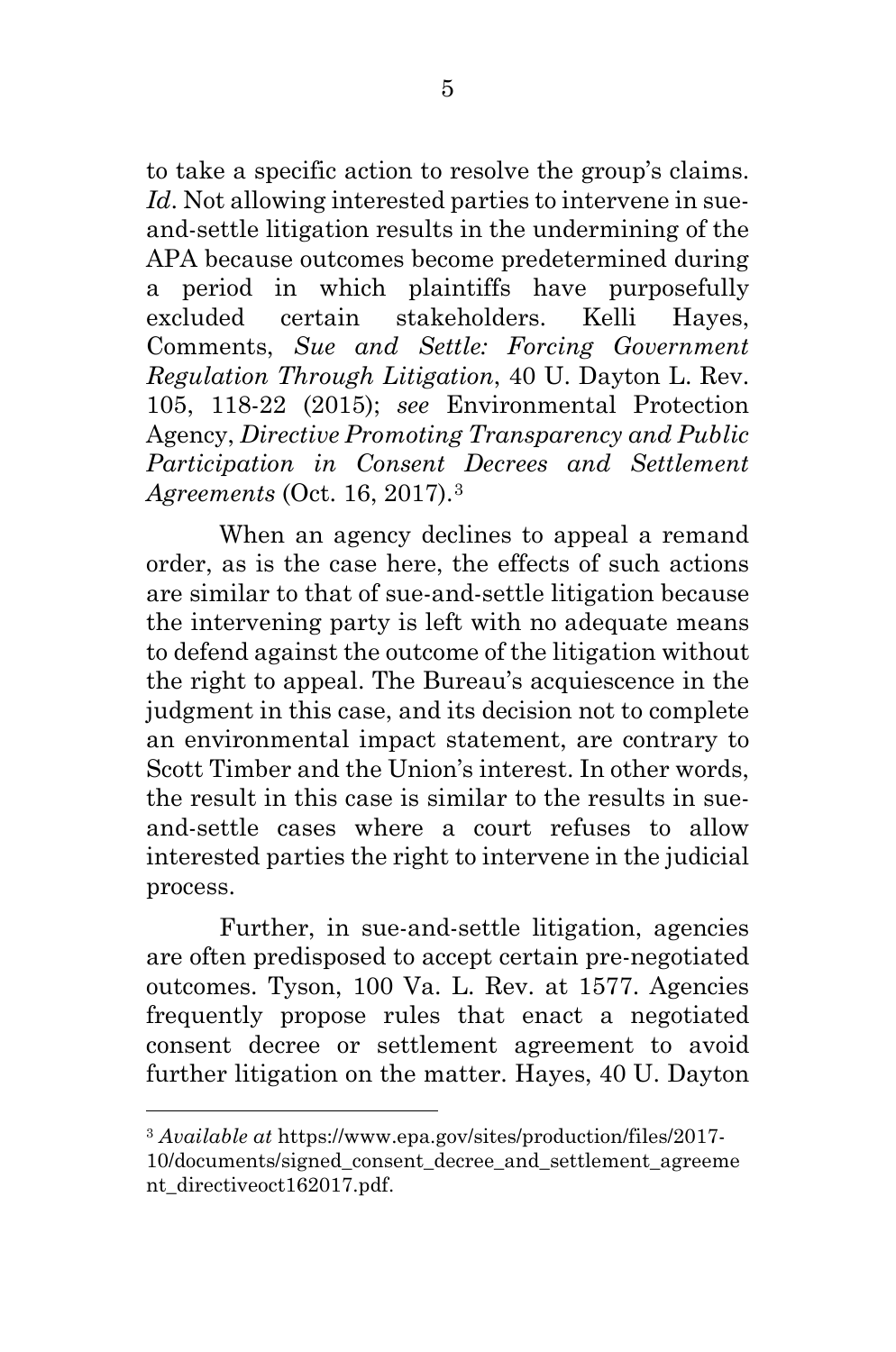L. Rev. at 112. However, the processes that follow upon an agreement reached through sue-and-settle litigation do not necessarily protect the interests of the public. *Weyerhaeuser Co. v. Costle*, 590 F.2d 1011, 1028 (D.C. Cir. 1978). Additionally, if the outcome has already been predetermined, then any opportunities for notice and comment are a mere charade, having no real effect on the outcome. Instead, the only parties that are able to influence an agency's policy decisions are the groups that have the resources and inclination to file lawsuits and negotiate settlements—a practice that directly conflicts with the APA's regulatory rulemaking processes. *See* 5 U.S.C. § 553(c).

The APA requires administrative agencies to follow certain procedures when developing new regulatory rules, including allowing for public input. *Riverbend Farms, Inc. v. Madigan*, 958 F.2d 1479, 1483-84 (9th Cir. 1992). The rulemaking process requires agencies to send notice to interested parties who then may provide comments that the agency must consider before adopting a final rule. 5 U.S.C. § 553(c); *Riverbend Farms*, 958 F.2d at 1484; *see also Paulsen v. Daniels*, 413 F.3d 999, 1005 (9th Cir. 2005) ("It's antithetical to the structure and purpose of the APA for an agency to implement a rule first, and then seek comment later.").

Allowing affected parties to intervene in potential sue-and-settle lawsuits helps to protect the integrity of judicial review in APA cases. By allowing intervening parties to participate in cases in which the government does not adequately represent their interests, the intervention rule provides groups not originally included in the litigation the opportunity to have their views heard before legal consequences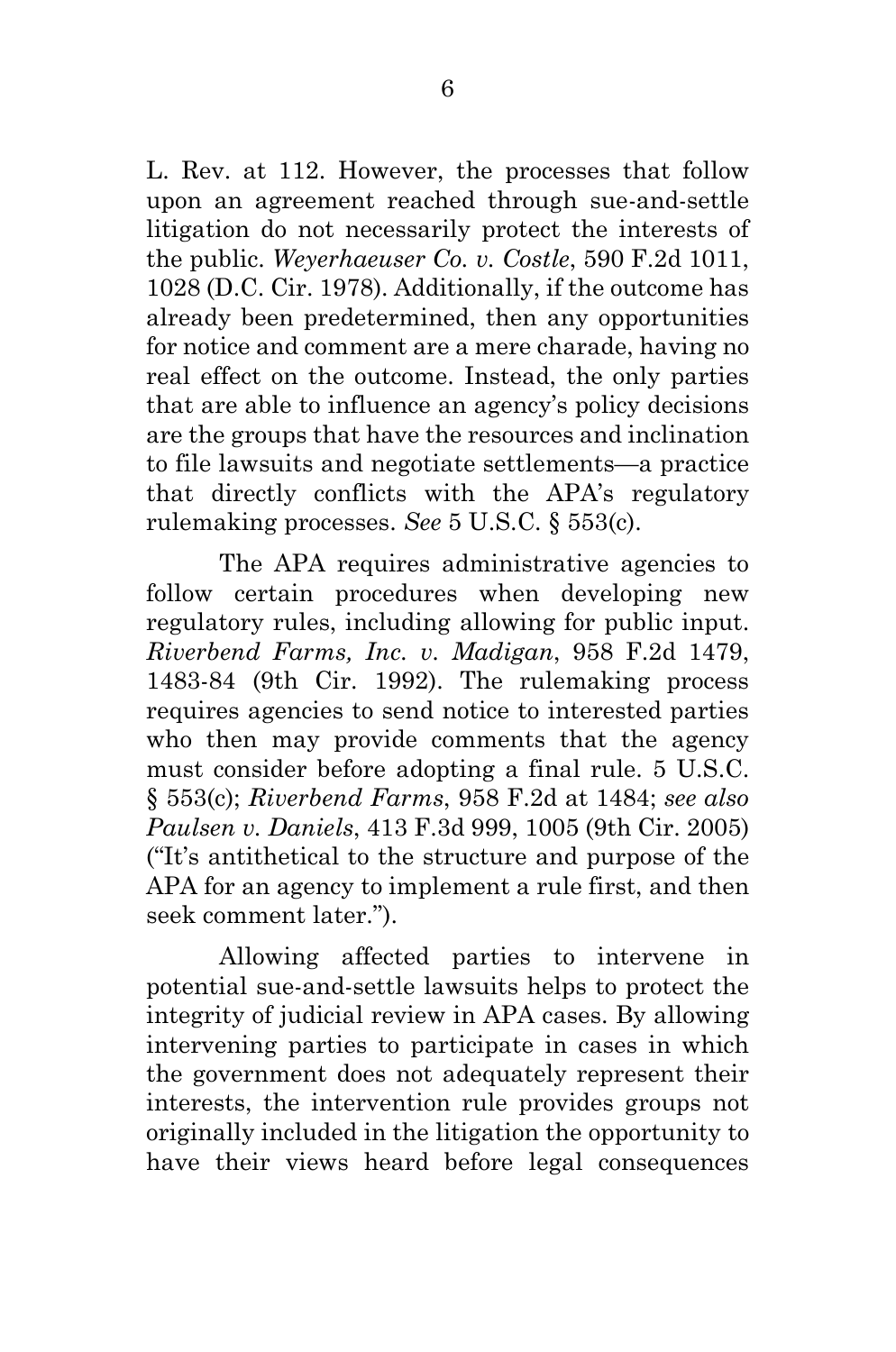attach. However, when the right to appeal decisions that have the effect of sue-and-settle—such as the remand order in this case—is removed, intervenors can no longer adequately defend against litigation for which the government is no longer willing to defend. Further, when it becomes too easy for certain groups to obtain their favored outcome simply because the government refuses to continue onward in its defense, the APA is undermined.

Thus, a robust ability for interested parties to intervene *and appeal* adverse decisions is necessary to provide appellate courts with the opportunity to consider arguments and evidence neglected by administrative agencies. Without generous rules favoring intervention and, in particular, appellate review, agency decision-making will go unchecked, resulting in the undermining of the APA and the allowance of motivated special interest groups to continue to circumvent the law and equity.

#### **II**

## <span id="page-11-0"></span>**THE NINTH CIRCUIT'S RESTRICTIVE RULE DOES NOT COMPORT WITH THIS COURT'S PRECEDENTS**

A judgment is final when it "ends the litigation on the merits and leaves nothing for the court to do but execute the judgment." *Catlin v. United States*, 324 U.S. 229, 233 (1945). The core principle behind finality requirements is that they should "be construed so as not to cause crucial collateral claims to be lost and potentially irreparable injuries to be suffered." *Mathews v. Eldridge*, 424 U.S. 319, 331 n.11 (1976). Applying these principles, the Court has drawn parallels between finality under 28 U.S.C.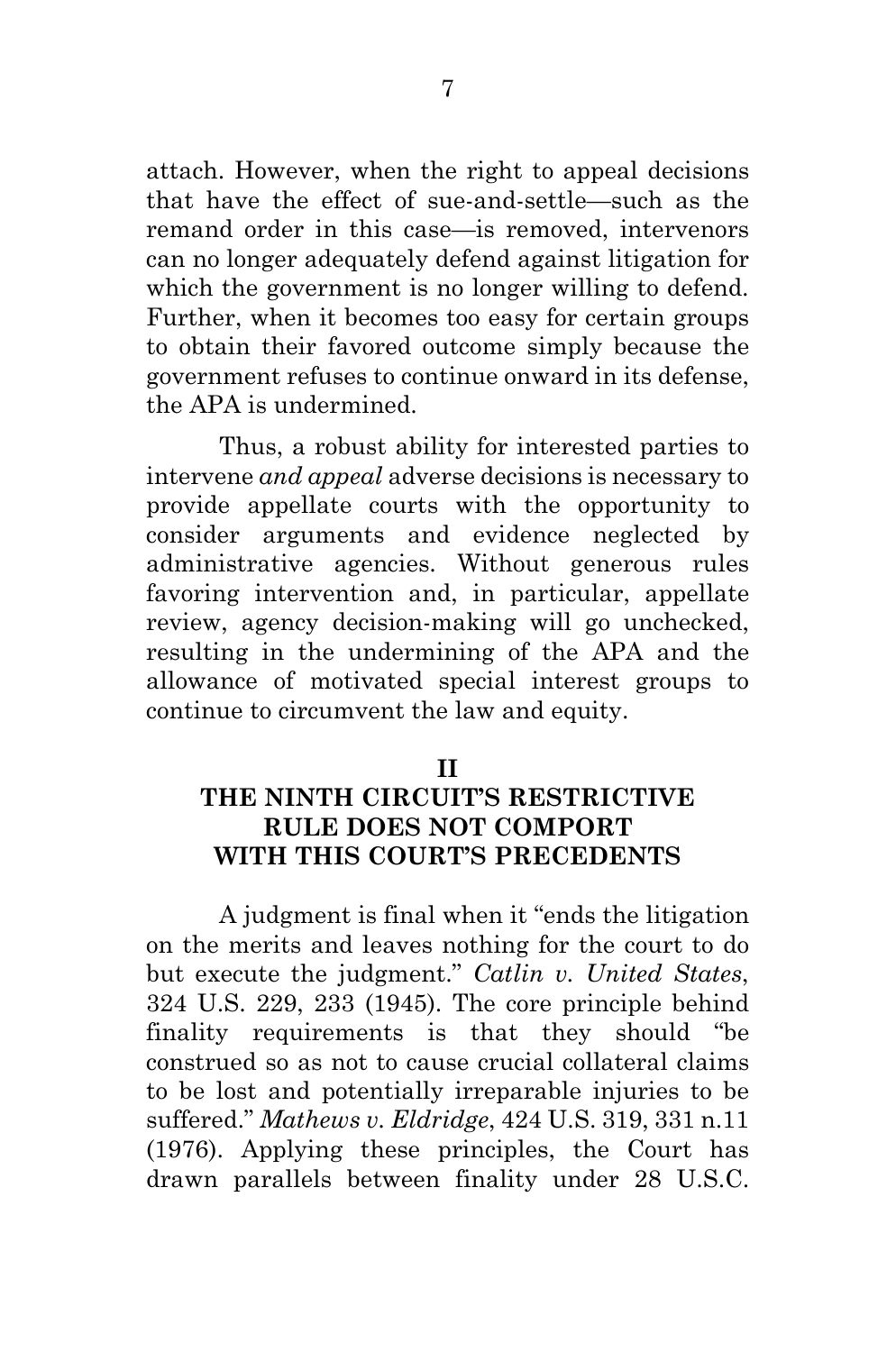§ 1291 (final decisions of district courts) and § 2101(b) (direct appeals to the Supreme Court), *see Riley v. Kennedy*, 553 U.S. 406, 419 n.5 (2008), as well as between § 1291 and abstention-based remand orders due to litigants being put "effectively out of court." *See Quackenbush v. Allstate Ins. Co.*, 517 U.S. 706, 711-15 (1996). But there are additional parallels between 28 U.S.C. §§ 1291-1292(a)(1) and the Court's recent decisions in two analogous APA cases. Those cases (*Sackett* and *Hawkes*) provide further evidence of a trend in favor of expanding, not constricting, judicial (and appellate) review. Yet the Ninth Circuit's "general rule" that prohibits non-agency intervenordefendants from appealing district court remand orders runs counter to that trend and, as is the case here, puts intervenor-defendants "effectively out of court." *See Quackenbush*, 517 U.S. at 713-14.

## <span id="page-12-0"></span>**A.** *Sackett v. Environmental Protection Agency* **is Sufficiently Analogous to Warrant Review of the District Court's Remand Order Here**

In *Sackett*, 566 U.S. at 124, the petitioners owned a 2/3 acre residential lot in Idaho. The property sat near a lake, but several lots containing permanent structures were between the lake and the Sacketts' lot. *Id*. In preparation for building a home, the Sacketts used rock and dirt to fill in part of their lot. *Id*. Some months after filling it in, the Sacketts received a compliance order from EPA informing them that they were in violation of the Clean Water Act for filling in regulated wetlands, and directing them to restore their lot, among other things. *Id*. at 124-25. Believing that EPA was incorrect about the lot's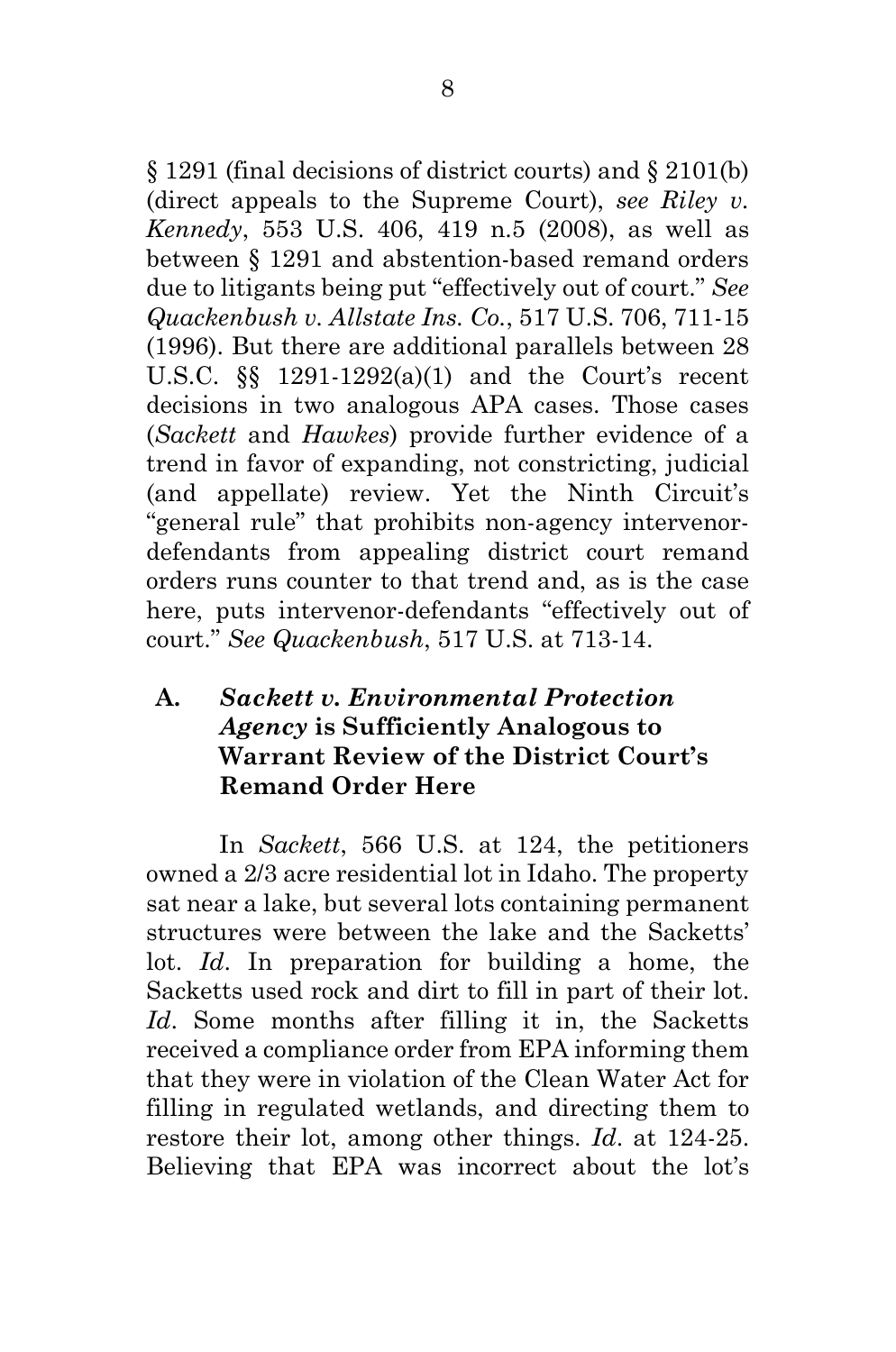containing regulated wetlands, the Sacketts requested a hearing with the agency. *Id*. at 125. When their request was ignored, the Sacketts filed suit under the APA to challenge the compliance order. *Id*.

At issue before the Court in *Sackett* was whether the compliance order was final agency action subject to judicial review under the APA. *Id*. at 125- 26. The district court and Ninth Circuit held that compliance orders were not final action subject to judicial review, but this Court reversed. *Id*. at 125, 131. Applying *Bennett v. Spear*, 520 U.S. 154, 178 (1997), the Court held that the Sacketts' compliance order was a final action because (1) the order was the "consummation" of EPA's decision-making process because it contained "Findings and Conclusions" that were not subject to additional agency review, (2) the order determined "rights or obligations" by requiring the Sacketts to restore their lot, and (3) "legal consequences . . . flow[ed]" from the order because EPA could impose severe financial penalties in an enforcement proceeding for violations of the order. 566 U.S. at 126-27. Further, the Court held that the APA's requirement that there be "no other adequate remedy in a court" was satisfied because the Sacketts could not initiate an EPA Clean Water Act enforcement proceeding against themselves. *Id*. at 127. Nor could they obtain adequate review by pursuing the permitting process with the Corps of Engineers. *Id*.

Here, the district court's de facto remand order is analogous to the compliance order in *Sackett*, and thus should be reviewable by immediate appeal. First, the remand order was the "consummation" of the district court's decision resolving the case, as no sale can proceed until the court's order is satisfied. Second,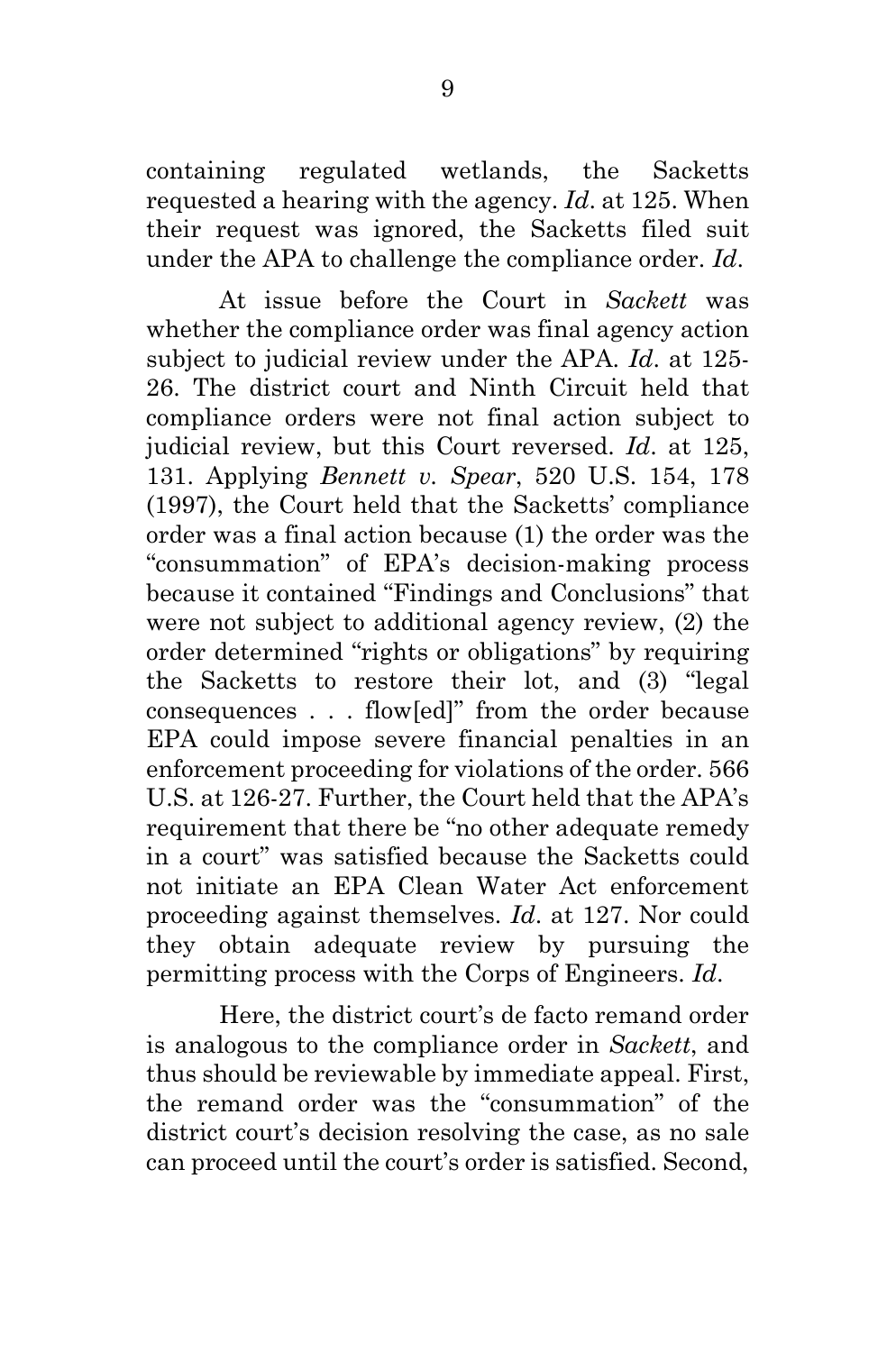the order determined rights or obligations, and produced legal consequences, because it set aside the timber sale and obligated the Bureau to produce a full environmental impact statement before proceeding with the timber harvest. Pet. Cert. Br. at 8; *cf*. *Sackett*, 566 U.S. at 126-27. Third, because the Bureau ultimately chose not to appeal the remand, and later informed Scott Timber that it would not complete an environmental impact statement to allow the timber sale to move forward, Scott Timber had "no other adequate remedy" to appeal the district court's determination that an environmental impact statement was required under NEPA. Indeed, if the Court does not reverse the Ninth Circuit's decision to vacate the appeal, then Scott Timber and the Union have no way to revive the sale.

## <span id="page-14-0"></span>**B.** *U.S. Army Corps of Engineers v. Hawkes Co., Inc.* **is Also Sufficiently Analogous to Warrant Review of the Remand Order**

In *Hawkes*, 136 S. Ct. at 1812-13, a mining company sought a permit from the Corps that would allow it to mine peat in Minnesota on a 530-acre tract of land containing wetlands. During the permitting process, however, the Corps issued an "approved jurisdictional determination" stating that the property contained regulated "waters of the United States" because its wetlands had a "significant nexus" to a river about 120 miles away. *Id*. at 1813. As a result, the mining company was faced with substantial costs and years of delay before mining operations could be approved for the property. *See id*. The company administratively appealed and obtained a remand for further factfinding; but on remand, the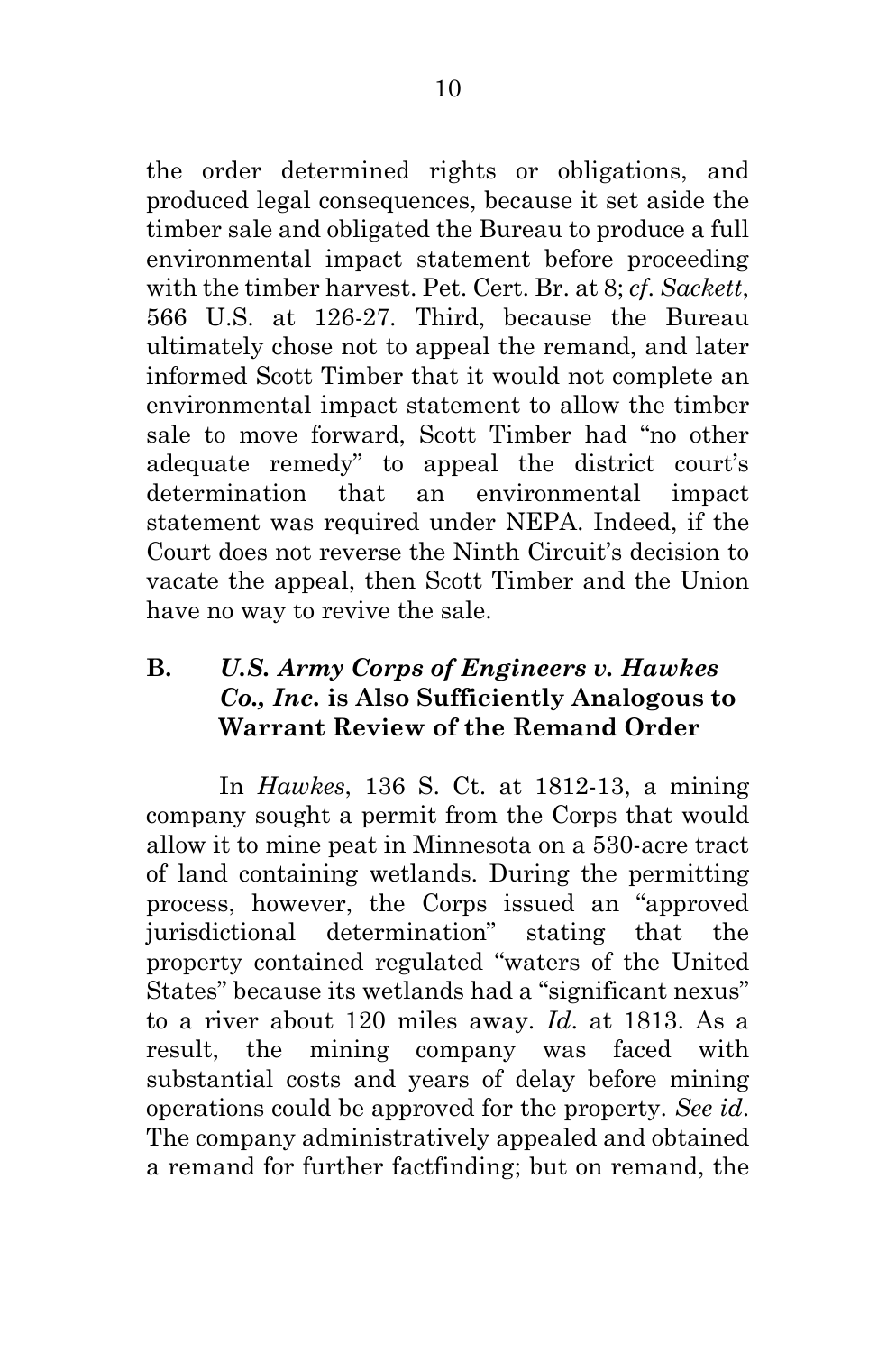Corps affirmed the jurisdictional determination. *Id*. The mining company then sought judicial review under the APA, but the federal district court dismissed, holding that it lacked jurisdiction because the jurisdictional determination was not "final agency action for which there is no other adequate remedy in a court." *Id*. On appeal, however, the Eighth Circuit reversed. *Id*. This Court then granted review.

The questions before the Court on certiorari were whether the jurisdictional determination was final agency action and, if it was, whether there were adequate alternatives to judicial review. *Id*. Applying *Bennett*, 520 U.S. at 177-78, as the Court did in *Sackett*, the *Hawkes* Court held that approved jurisdictional determinations are final agency action. 136 S. Ct*.* at 1813-14. To begin with, the Court held that *Bennett*'s first prong was satisfied because a jurisdictional determination is issued only after extensive agency analysis, and will be changed only if "new information" counseling a different result emerges. *Id*.

Further, the Court held that legal consequences flow from a jurisdictional determination. *Id*. at 1814. For example, a "negative" jurisdictional determination, whereby the Corps determines that "waters of the United States" are not present on a property, results in the owners of that property receiving a five-year safe harbor from enforcement proceedings under the Clean Water Act. *See id*. at 1814-15. Thus, an approved jurisdictional determination finding such waters to be present necessarily deprives the property owner of that safe harbor, as well as increases the potential for criminal and civil liability for discharging pollutants into those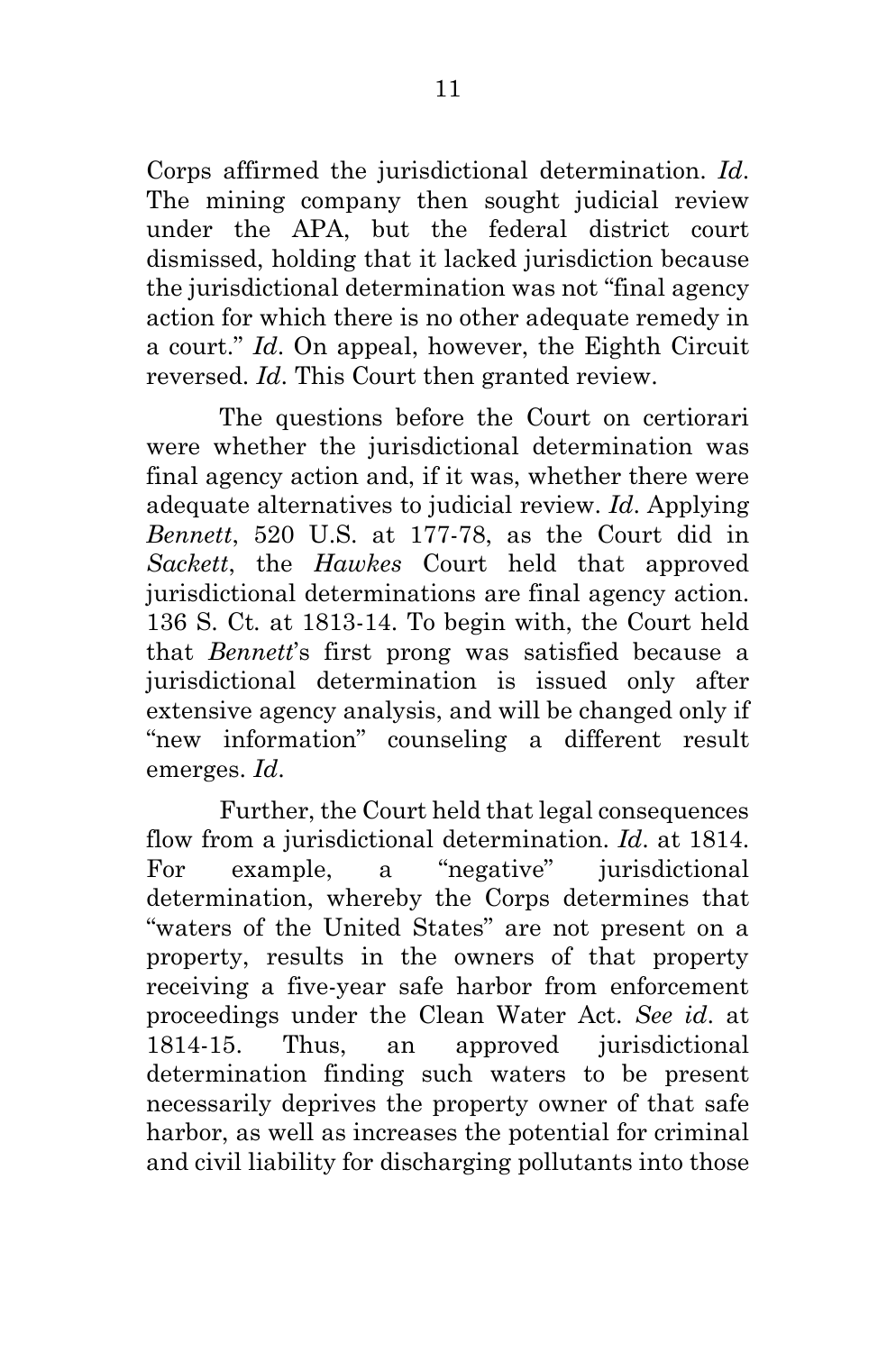waters without a permit. *See id*. These effects, in the Court's estimation, were sufficient under *Bennett*, as well as the Court's long-held "pragmatic" approach to finality, for a jurisdictional determination to be deemed "final agency action." *Id*.

The Court in *Hawkes* also held that there was no adequate alternative to APA review of jurisdictional determinations, rejecting the Corps' two contrary arguments. 136 S. Ct. at 1815. The Corps' first alleged adequate alternative (discharge pollutants without a permit and challenge the necessity of a permit if enforcement proceedings were initiated) was inadequate, the Court explained, because "parties need not await enforcement proceedings before challenging final agency action where such proceedings carry" the potential of serious penalties. *Id*. Indeed, violations of the Clean Water Act can include criminal penalties as well as fines up to \$37,500 for each day a party is in violation of the Act. *See id*. The Corps' second, purportedly adequate alternative (apply for a permit and seek judicial review if an unfavorable decision is made) was similarly inadequate because the permit process itself is "arduous, expensive, and long." *Id*. Requiring parties to undergo substantial expense and delay for a process that includes analyses and studies wholly separate from the question of whether the property contains "waters of the United States," or the finality of any agency determination about the presence of those waters, "adds nothing" to the jurisdictional determination. *Id*. at 1816. Thus, no adequate alternative to APA review existed, and so such review was merited. *Id*.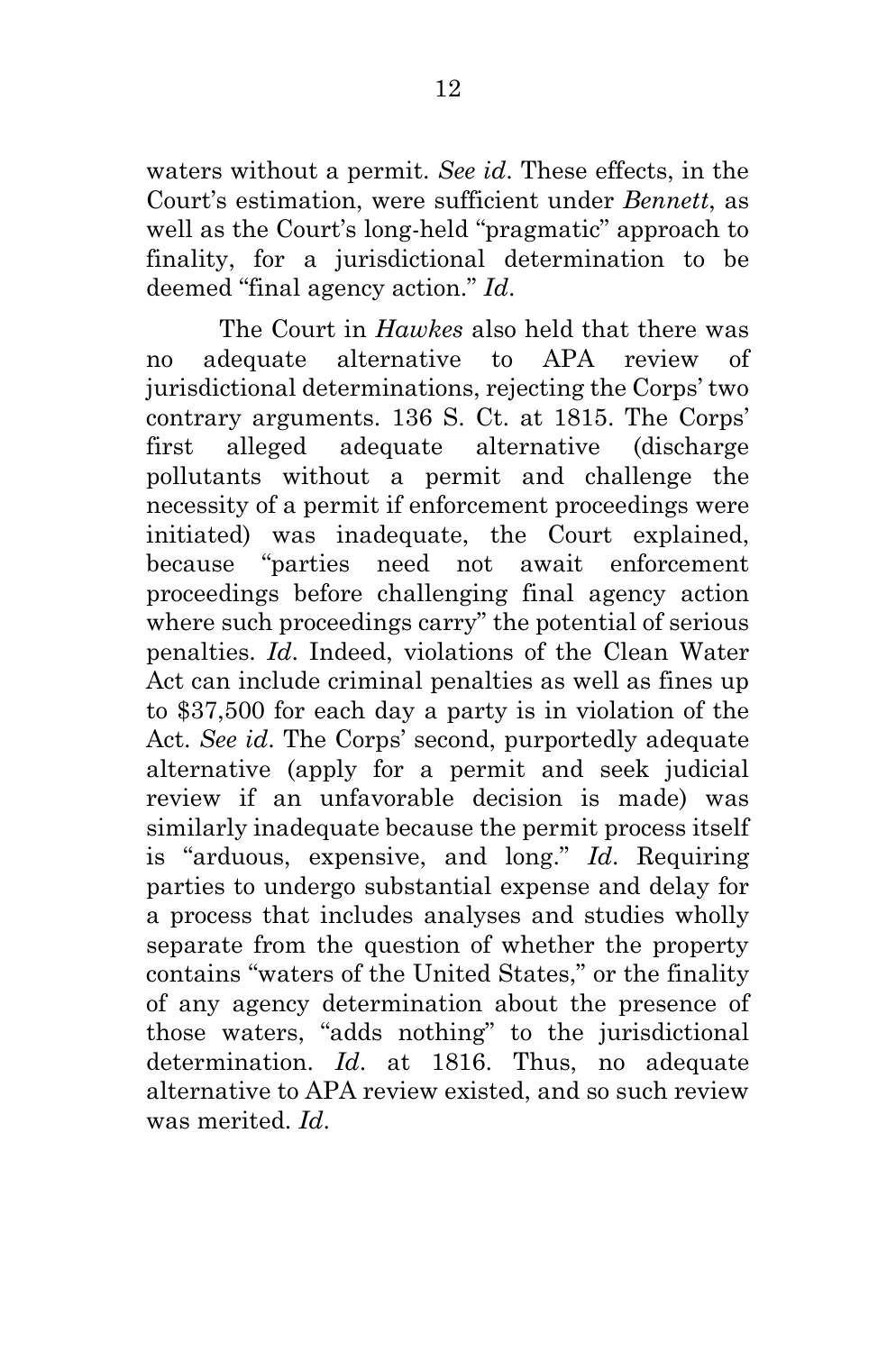Just as the EPA compliance order in *Sackett* is analogous to the remand order here, so too is the approved jurisdictional determination in *Hawkes*.

First, the approved jurisdictional determination was a final agency action because a determination that a property contains "waters of the United States" is made only after substantial analysis of the property. 136 S. Ct. at 1813-14. Likewise, the remand order in this case is an appealable final decision because the timber sale cannot move forward until the Bureau completes an environmental impact statement (which the agency said it will not do). Pet. Cert. Br. at 8-9, 11. Thus, although appellate review is appropriate to determine whether the district court properly vacated the timber sale in the first instance, review is even more urgent, and merited, when the agency will take no further action on remand.

Second, because of the removal of the safe harbor from prosecution under the Clean Water Act, and the resulting potential liability, the *Hawkes* Court held that legal consequences flow from approved jurisdictional determinations. 136 S. Ct. at 1814-15. Similarly here, legal consequences flow from the district court's de facto remand order resulting in the blocking of the timber sale unless and until the Bureau conducts an environmental impact statement. Another clear legal consequence of the dismissal of Scott Timber's appeal is that the district court's decision remains in place, and the timber contract between the Bureau and Scott Timber remains a nullity.

Third, in *Hawkes*, the Court held that there were no adequate alternatives to APA review because the only proposed alternatives were impractical and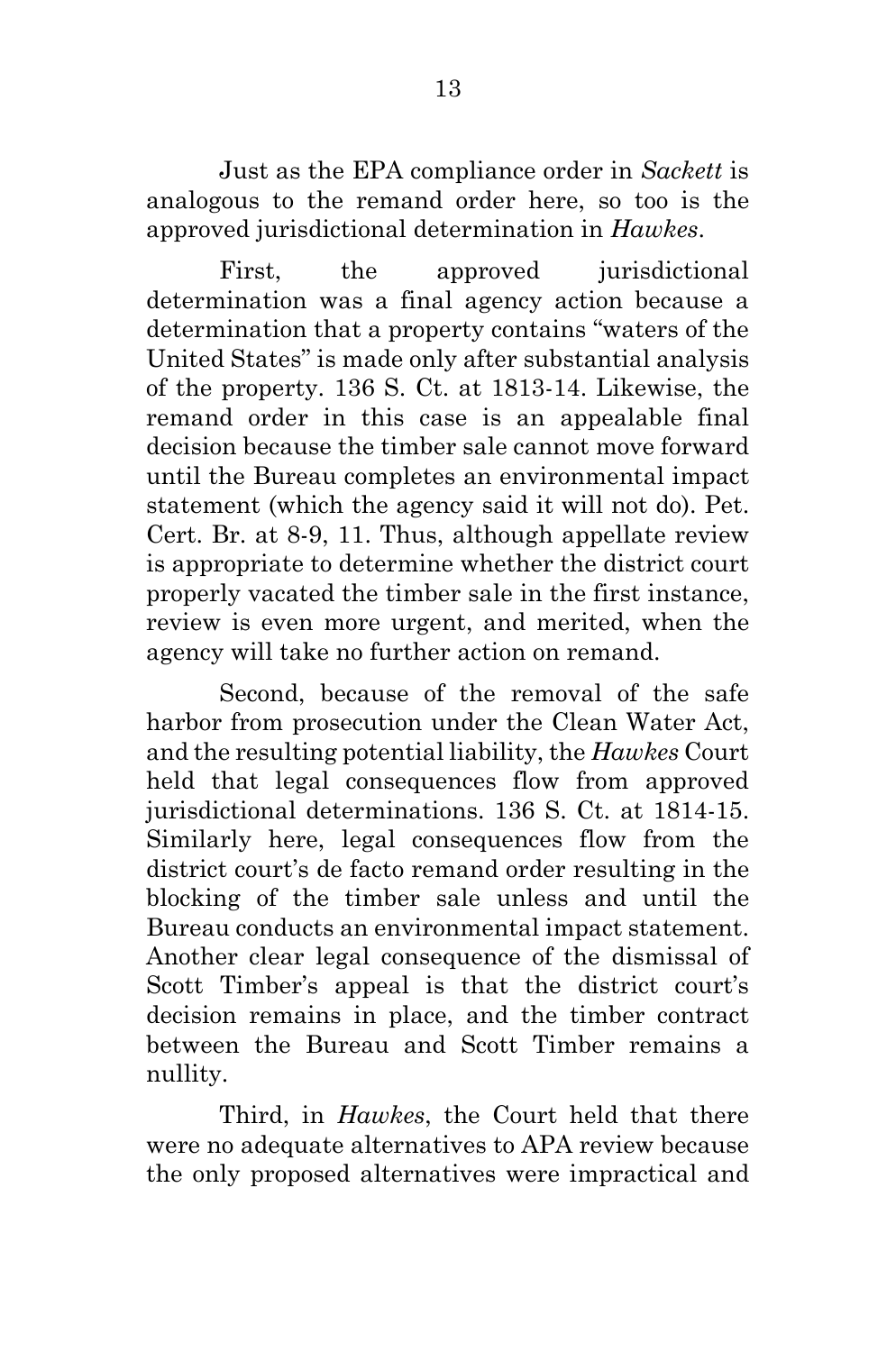overly burdensome. *Id*. at 1815-16. Similarly, here, there is no adequate alternative to appellate review of the district court's determination that an environmental impact statement was required—a determination which invalidated the timber sale. In fact, there is *no* alternative to appellate review available, much less an adequate one, due to the Bureau's decision not to complete an environmental impact statement. Hence, at a minimum, appellate review is mandated given that Scott Timber and the Union's interest will necessarily not be represented as part of the non-existent remand.<sup>[4](#page-18-0)</sup>

In sum, while the question as to whether judicial review of agency action is available under the APA is distinct from whether appellate jurisdiction arises when intervenor-defendants—and not the government—appeal district court remand orders, the Court's analysis and reasoning in the APA cases discussed above is analogous here. For those reasons, and because the Ninth Circuit's rule conflicts with the core principles behind finality requirements articulated in those cases, *see supra* at 7-8, the Court should grant the petition for certiorari.

<span id="page-18-0"></span><sup>4</sup> The Bureau did not inform Scott Timber of its intent to not produce an environmental impact statement until after the Ninth Circuit dismissed Scott Timber's appeal. Pet. Cert. Br. at 11. Upon receipt of that information, Scott Timber requested the Ninth Circuit to recall the mandate in the case, but that request was denied on December 4, 2017. *Id*. Therefore, reversal by this Court is Scott Timber and the Union's only avenue for review of the remand order.